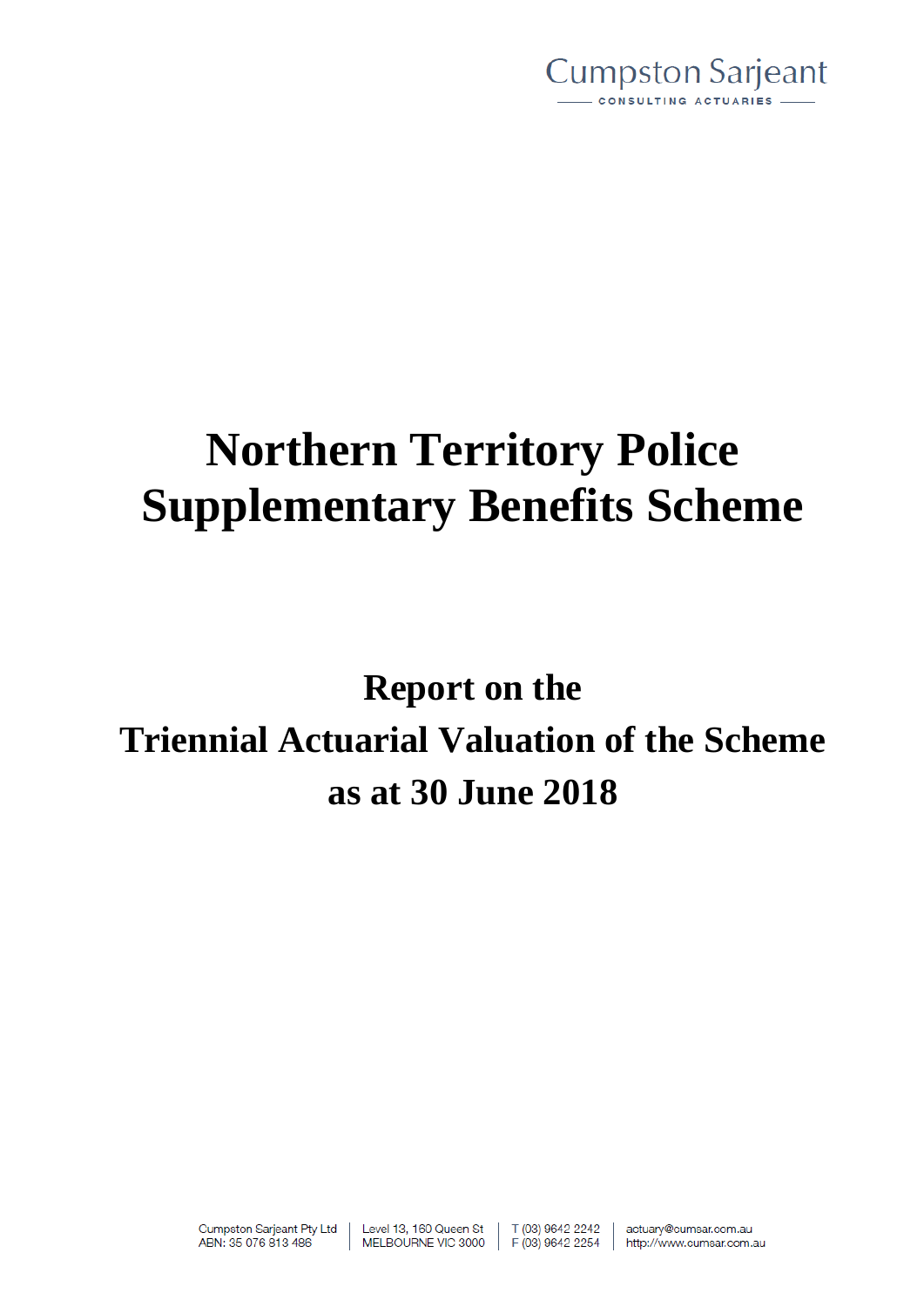### **1. INTRODUCTION**

This report has been prepared as at 30 June 2018 at the request of James Richards, Commissioner for Superannuation. The previous review as at 30 June 2015 was carried out by me and presented in a report dated 17 August 2015.

This scheme started in 1984 and provides benefits that supplement those provided by the Commonwealth Superannuation Scheme (CSS). The scheme design intended provision of total superannuation benefits as if retiring members were five years older than their actual age at retirement as the *Police Administration Act* mandated retirement for police members at 60 years. This was five years earlier than the requirement age for other public servants. The scheme was closed to new entrants on 1 January 1988.

The scheme is an exempt public sector superannuation fund under the Superannuation Industry (Supervision) Act 1993 (SIS), and is deemed to be a complying superannuation fund for tax purposes. It is an unfunded scheme, and it does not hold an Operational Risk Financial Requirement (ORFR). Employer-funded benefits are paid from an untaxed source. Employer contributions are made from the Central Holding Authority on a pay-as-you-go basis, as guaranteed in the Scheme Trust Deed.

The scheme benefits are defined in the Trust Deed and Rules of the Fund, dated 2 June 2015. This report and valuation comply with PS400 of the Institute of Actuaries of Australia.

### **2. DATA**

I have used the following data in conduct of this review:

- details of all contributors, deferred members and pensioners, plus details of movements during the review period;
- details of CSS accumulations as at 30 June 2017 for members who may be eligible to receive deferred benefits;
- annual reports for 2015-17, plus draft accounts for 2018 supplied by Teresa Rynski on 23 July 2018;
- current Trust Deed and Rules current as at 2 June 2015; and
- the previous actuarial report prepared by me and supporting material referred to therein.

I have reconciled data with previous extracts and am satisfied that the membership data is suitable for valuation purposes.

There were no Rule changes in NTPSBS that affected benefits in the last three years.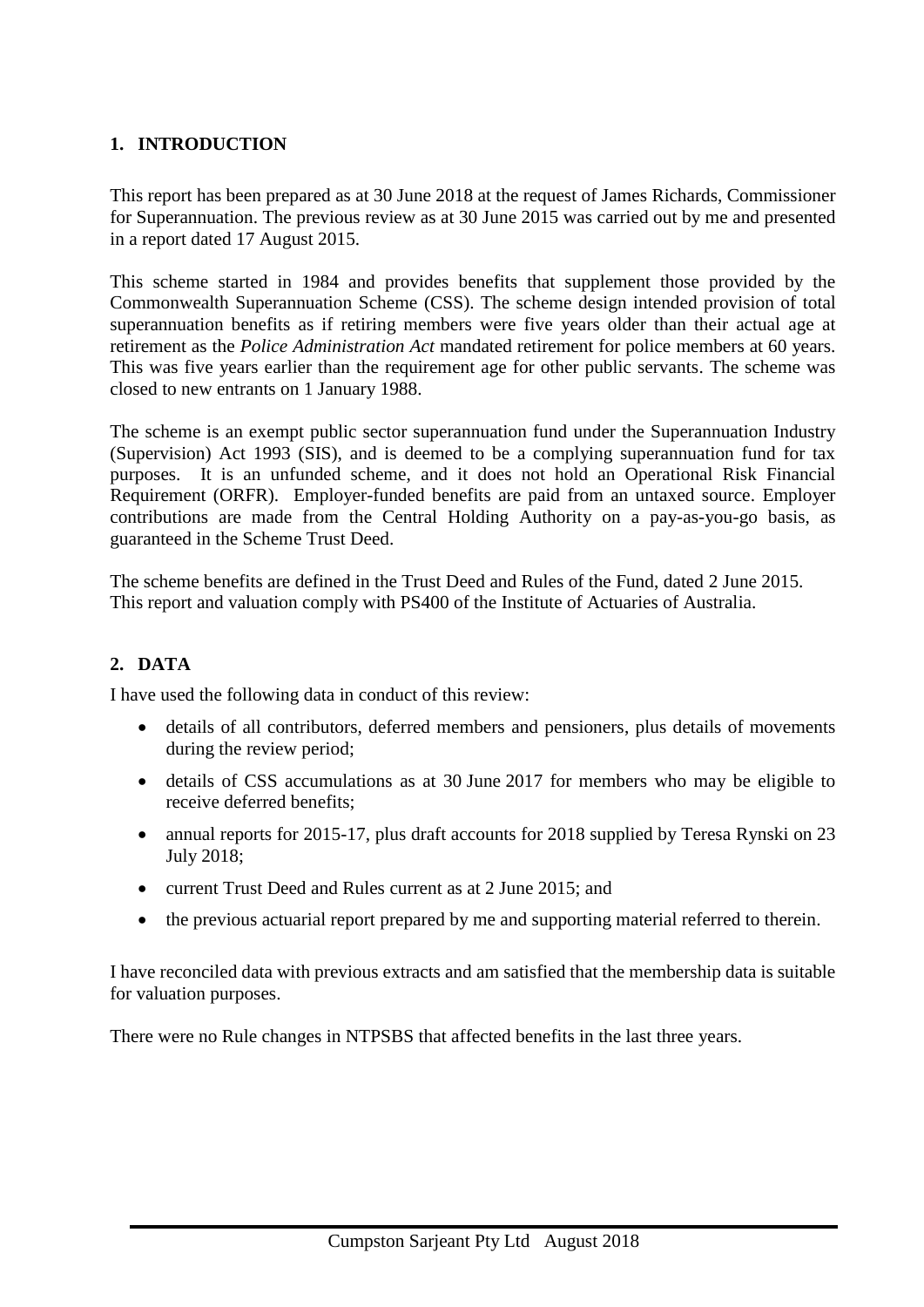# **3. SCHEME DESIGN AND OPERATION**

Pension benefits are closely linked to CSS pension benefits. Between ages 55 and 60 the pensions are a percentage of the employer component of CSS pensions. The percentages, based on attained ages in complete years at retirement, are:

| Age | $\%$  | Age | $\%$  |
|-----|-------|-----|-------|
| 55  | 25.00 | 58  | 15.94 |
| 56  | 21.69 | 59  | 13.43 |
| 57  | 18.69 | 60  | 11 11 |

Originally these increases resulted in members getting a total benefit equal to what they would have received from the CSS if they had been five years older. From 1 July 1990 CSS discount factors were reduced but the Police scheme benefits were unchanged, resulting in higher benefits in each scheme.

Member contributions of 1 per cent of salaries are invested in a fund. On age retirement the accumulated contributions are paid to the Territory and the Territory makes all benefit payments. On exit without becoming eligible for a deferred or immediate pension the accumulated contributions are paid to the member.

The scheme was modified from 17 November 1995 to encourage earlier retirement by allowing police, who have completed 25 years' service or attained age 50, to retire with an entitlement to a deferred pension. This also allows members to take advantage of a discontinuity in the CSS benefits. Members of the CSS are able to leave the CSS with a deferred pension benefit that becomes payable after attaining age 55, and this is the most frequent method of exit due to a design feature that results in higher benefits being available just before age 55 than just after age 55.

The benefit is payable when the CSS pension becomes payable and the percentage of the CSS benefit is determined by the age on ceasing to be an eligible employee for CSS purposes or the age on leaving the Police Force, whichever is greater. Below age 55 the factor is 25 per cent.

The employer component of the CSS retirement benefit is a multiple of final salary that increases with the length of service. The employer component of the CSS benefit on taking a deferred benefit before age 55 is linked to the accumulation of member contributions at the time of pension commencement. The first type of benefit therefore increases with salary increases and the second increases in line with the earning rates of the CSS.

The scheme pension benefit may be commuted. A reversionary pension benefit of 67 per cent is payable to a surviving spouse. Pension benefits are increased on 1 January and 1 July in line with increases in the consumer price index (CPI).

There are no insurance arrangements in place for death or disability benefits in the fund. This is appropriate.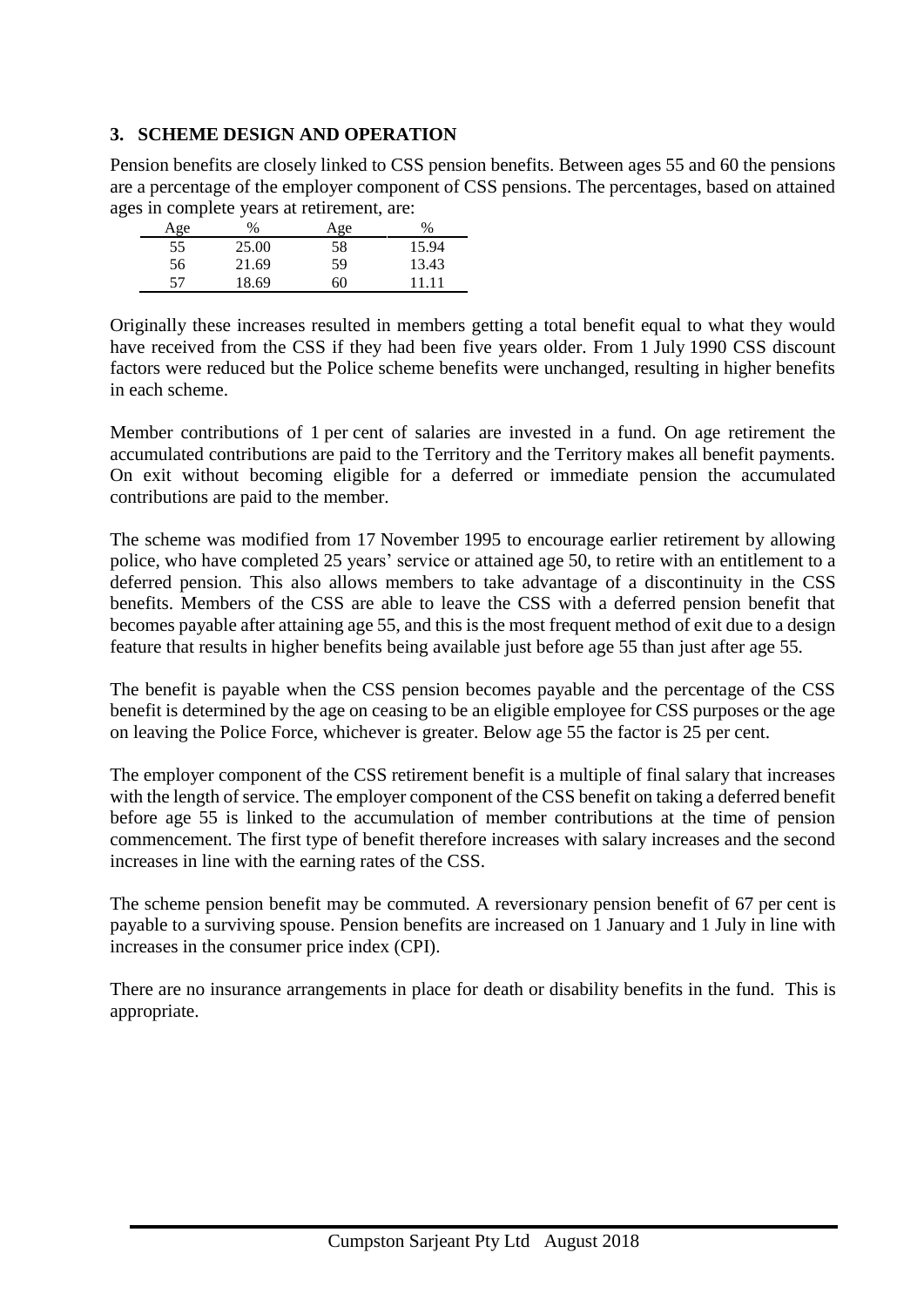# **4. MEMBERSHIP**

# **Contributors**

As at 30 June 2018 there were 10 female and 20 male contributors, with average superannuation salaries of \$163,300 per annum. At 2015 there were 15 female and 38 male contributors, with average superannuation salaries of \$152,100 per annum. For those who were contributors at both dates the annualised rate of increase in salary was 2.9% pa, including both general and promotional increases.

All remaining members now have over 25 years of service and so have now qualified for a deferred or immediate retirement pension.

Details of the decline in contributory membership over the last five triennial periods are summarised below:

|                               | 2003-06 | 2006-09 | 2009-12        | 2012-15 | 2015-18 |
|-------------------------------|---------|---------|----------------|---------|---------|
| Membership at start of period | 182     | 135     | 97             | 77      | 53      |
| Resignation                   |         |         |                |         |         |
| Deferred*                     |         |         |                |         |         |
| Invalidity                    |         |         |                |         |         |
| Retirement Commute*           |         |         |                |         |         |
| Retirement Pension*           | 35      | 26      | $\overline{4}$ | 20      | 19      |
| Membership at end of period   | 135     |         |                | 53      | 30      |

\*A large number of retirements occurred immediately before the 55th birthday but are shown above as retirements rather than deferred benefits because the period of deferral was very brief.

2018

| Age       | 2003           | 2006 | 2009 | 2012 | 2015 | Male | Female | Total |
|-----------|----------------|------|------|------|------|------|--------|-------|
| 30-32     |                |      |      |      |      |      |        |       |
| $33 - 35$ | 8              |      |      |      |      |      |        |       |
| 36-38     | 17             | 8    |      |      |      |      |        |       |
| 39-41     | 23             | 16   | 8    |      |      |      |        |       |
| 42-44     | 24             | 24   | 16   | 8    |      |      |        |       |
| 45-47     | 28             | 21   | 22   | 16   | 8    |      |        |       |
| 48-50     | 24             | 23   | 19   | 22   | 15   | 5    | 2      | 7     |
| 51-53     | 41             | 23   | 22   | 19   | 21   | 9    | 4      | 13    |
| 54-56     | 14             | 19   | 10   | 13   | 5    | 4    | 3      | 7     |
| $57+$     | $\overline{2}$ |      |      | 2    | 4    | 2    |        | 3     |
| Total     | 182            | 135  | 97   | 80   | 53   | 20   | 10     | 30    |

The age distribution of remaining members continues to increase as shown below:

It is clear from the progression of membership and exit statistics that the majority of current membership will remain until age 55, or will preserve their benefit beforehand. There were four exits under age 54 during the last three years, all of whom preserved their entitlement within the scheme. It is likely that the contributory membership will tail off to zero within the next 10 years, and the majority will become pensioners on exit. There have been no resignations in recent years, and future cash resignations from the group now appear to be unlikely, given the much larger benefit available on preservation or age retirement, both in this scheme and in CSS.

There are currently 5 ex-contributors with deferred pension entitlements that will probably commence on reaching age 55, and two pending pensions that being processed for pension commencement. At the previous triennial review there were 7 unpaid refund balances, all of which have since been either paid out or transferred to a different scheme, and 3 deferred pensioners.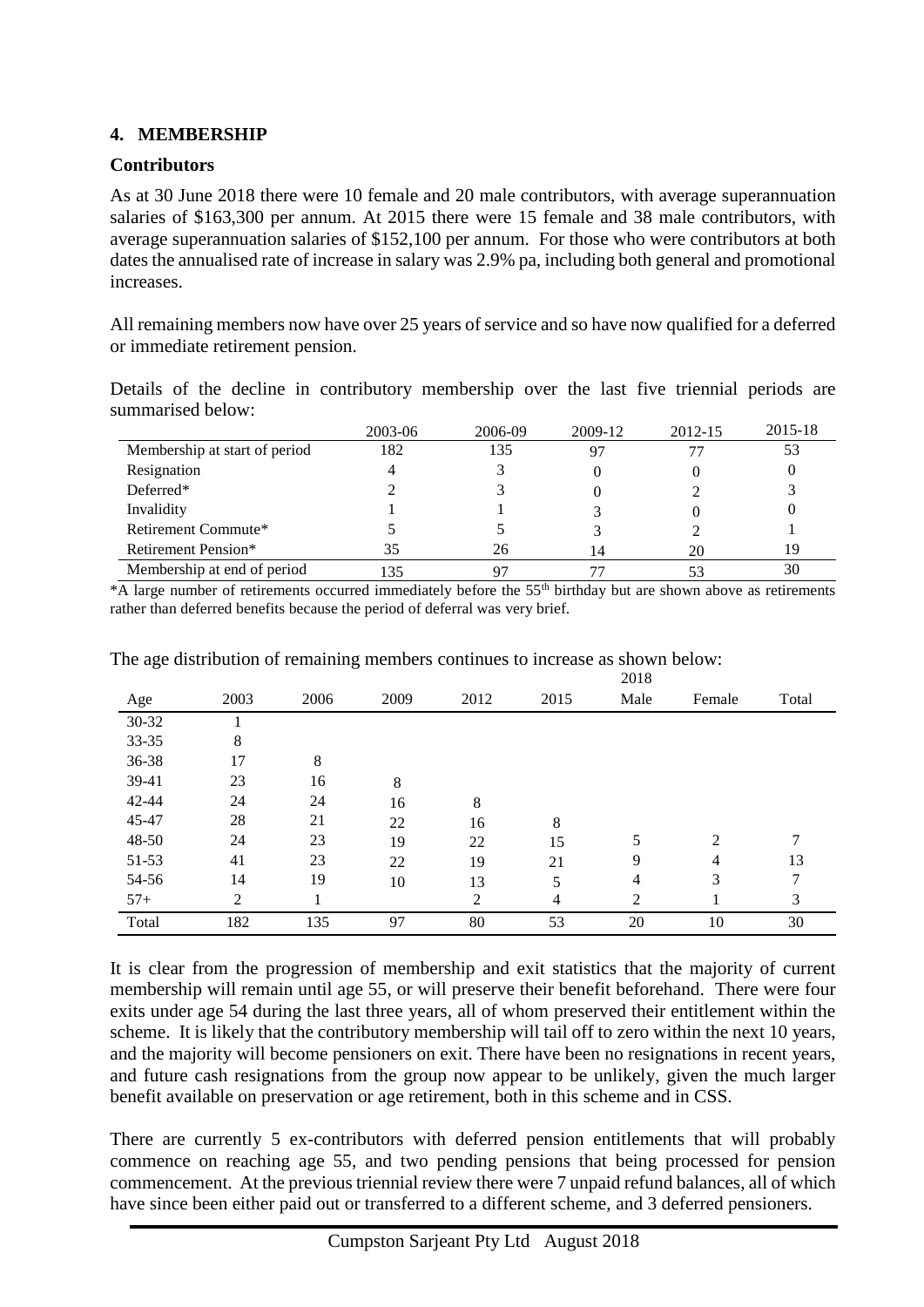# **Pensioners**

There are 176 member pensioners and 20 spouse pensioners. The average annual pension in payment is \$13,071, although more recent pensioners are generally starting with higher pension benefits. There are also five members with deferred pension entitlements and two pending pensioners.

|                | Pensioners | Spouse pensioners | Rate of payment at |
|----------------|------------|-------------------|--------------------|
|                |            |                   | balance date       |
| 1 July 1997    | 38         |                   | \$221,507          |
| New pensioners | 22         |                   |                    |
| Deaths         |            |                   |                    |
| 30 June 2000   | 60         |                   | \$376,249          |
| New pensioners | 26         | 4                 |                    |
| Deaths         | 4          |                   |                    |
| 30 June 2003   | 82         | 5                 | \$633,380          |
| New pensioners | 34         | 6                 |                    |
| Deaths         | 6          |                   |                    |
| 30 June 2006   | 110        | 11                | \$987,494          |
| New pensioners | 25         |                   |                    |
| Deaths         | 2          | 2                 |                    |
| 30 June 2009   | 133        | 10                | \$1,408,198        |
| New pensioners | 18         |                   |                    |
| Deaths         | 2          |                   |                    |
| 30 June 2012   | 149        | 11                | \$1,750,925        |
| New pensioners | 22         | 6                 |                    |
| Deaths         | 6          |                   |                    |
| 30 June 2015   | 165        | 16                | \$2,178,613        |
| New pensioners | 18         | 5                 |                    |
| Deaths         | $\tau$     |                   |                    |
| 30 June 2018   | 176        | 20                | \$2,561,896        |

Details of pensioners are summarised below:

As expected the number of pensioners and the amounts of pension payments have continued to increase. Note that the rate of payment at balance date does not correspond to the actual payments made in the previous year, due to movements in and out of membership during the year and pension indexation.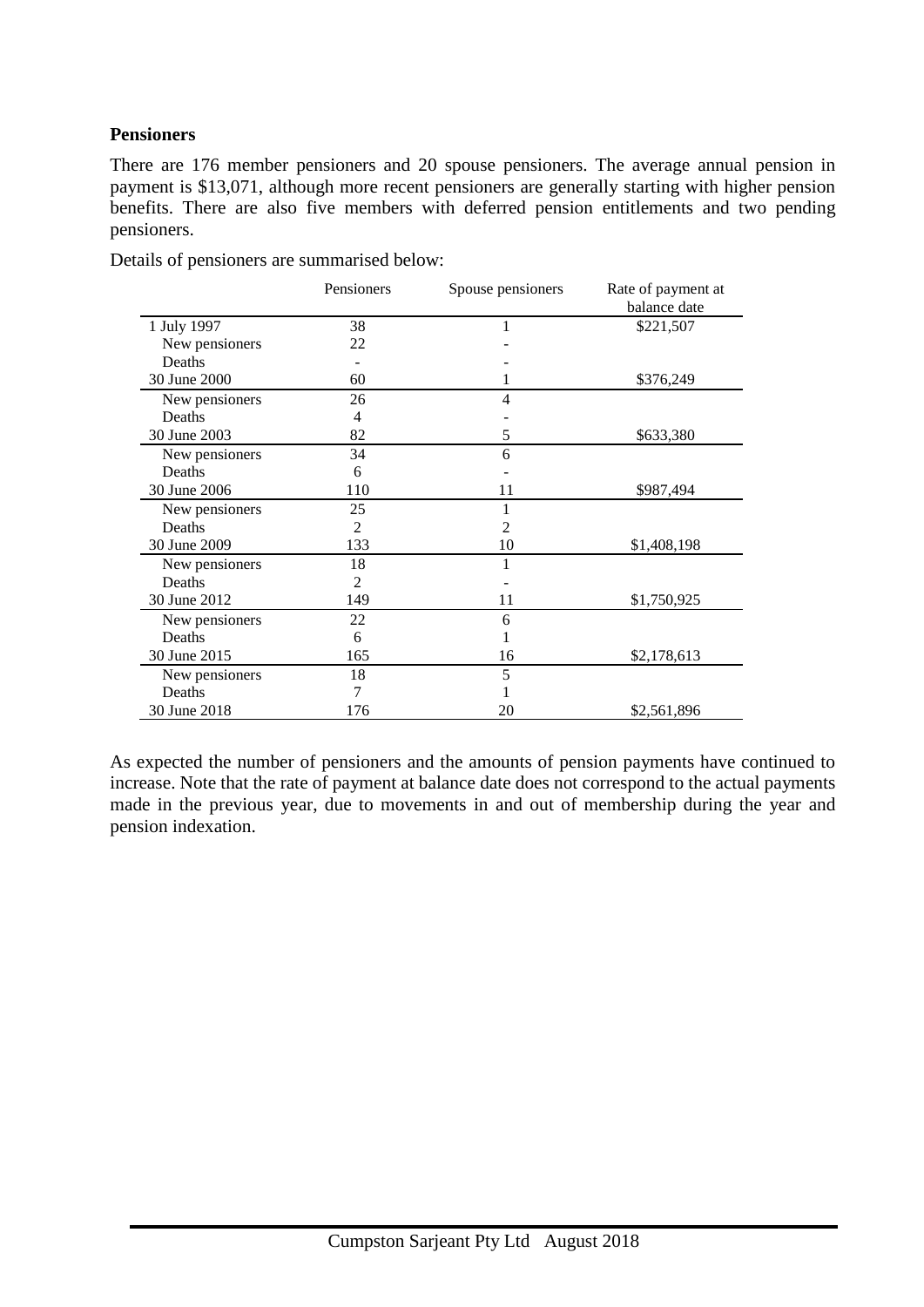# **5. ACCOUNTS AND INVESTMENTS**

The Fund consists of accumulated member contributions, and receives no employer contributions. Employer-provided benefits are paid direct from consolidated revenue as set out in the final table of this section, so do not show up in the following accounts summary. There is no Operational Risk Financing Requirement balance. The discussion below relates solely to the invested member accumulation balances.

Movement in accumulated funds over the last three years are shown below. Figures for 2016 and 2017 are taken from audited accounts, while 2018 figures are based on draft accounts. Asset values are market values.

|                       | 2015/16   | 2016/17   | 2017/18   |
|-----------------------|-----------|-----------|-----------|
|                       |           |           |           |
| Balance at start      | 2,512,575 | 2,321,631 | 2,091,205 |
| plus Contributions    | 76,598    | 63,235    | 56,119    |
| Surcharge debts paid  | 4,988     | 5,978     | 2,192     |
| Interest              | 1,178     | 910       | 1,027     |
| Appreciation          | 32,057    | 289,749   | 211,527   |
| less Refunds          | 25,591    | 284       | 65,373    |
| Payments to Territory | 276,074   | 575,444   | 421,956   |
| Taxes                 | 2,061     | 7,309     | 61,752    |
| Other expenses        | 2,037     | 7,262     | 4,516     |
| Balance at end        | 2,321,631 | 2,091,205 | 1,808,473 |

The Fund balance sheet over time is summarised as follows:

|                                      | 2009      | 2012      | 2015      | 2018      |
|--------------------------------------|-----------|-----------|-----------|-----------|
|                                      | \$        | \$        |           | \$        |
| Assets                               |           |           |           |           |
| Cash                                 | 130,189   | 150,151   | 83,933    | 62,811    |
| Units in PST                         | 2,513,382 | 2,446,582 | 2,671,769 | 2,260,100 |
| Deferred tax asset                   | 247       | 263       | 343       | 295       |
| Total assets                         | 2,643,818 | 2,596,996 | 2,756,045 | 2,323,206 |
| less Liabilities                     |           |           |           |           |
| Benefits payable                     | 288,223   | 213,137   | 213,869   | 432,605   |
| Sundry liabilities                   | 1,651     | 1.760     | 2.046     | 2,080     |
| Surcharge liability                  | 41,017    | 34,611    | 27,555    | 15,090    |
| Current & deferred tax liability     | 56        | 234       |           | 64,958    |
| <b>Total liabilities</b>             | 330,947   | 249,743   | 243,470   | 514,733   |
| Net assets available to pay benefits | 2,312,871 | 2,347,252 | 2,512,575 | 1.808.473 |

With one exception the accrued liability of the Fund should always be equal to the amount of the Fund, because its liability is just to pay each member's account balance, either to the member or to the Territory. The exception is the provision of \$15,090 for surcharge contributions tax, which is a tax that will be met by the members, apart from any minor reductions due to the application of the 15 per cent surcharge cap. Thus the net assets available to pay benefits, after adding back surcharge liabilities, are \$1.824M, compared to contributors' accumulation balances of \$1.823M.

The benefits payable figure of \$432,605 in the above balance sheet consists of 7 member balances for members that have exited from the scheme and have not yet claimed their benefit. Five of these balances have been formally deferred, while two are expected to become pensions in payment shortly. These balances continue to receive fund earnings over time.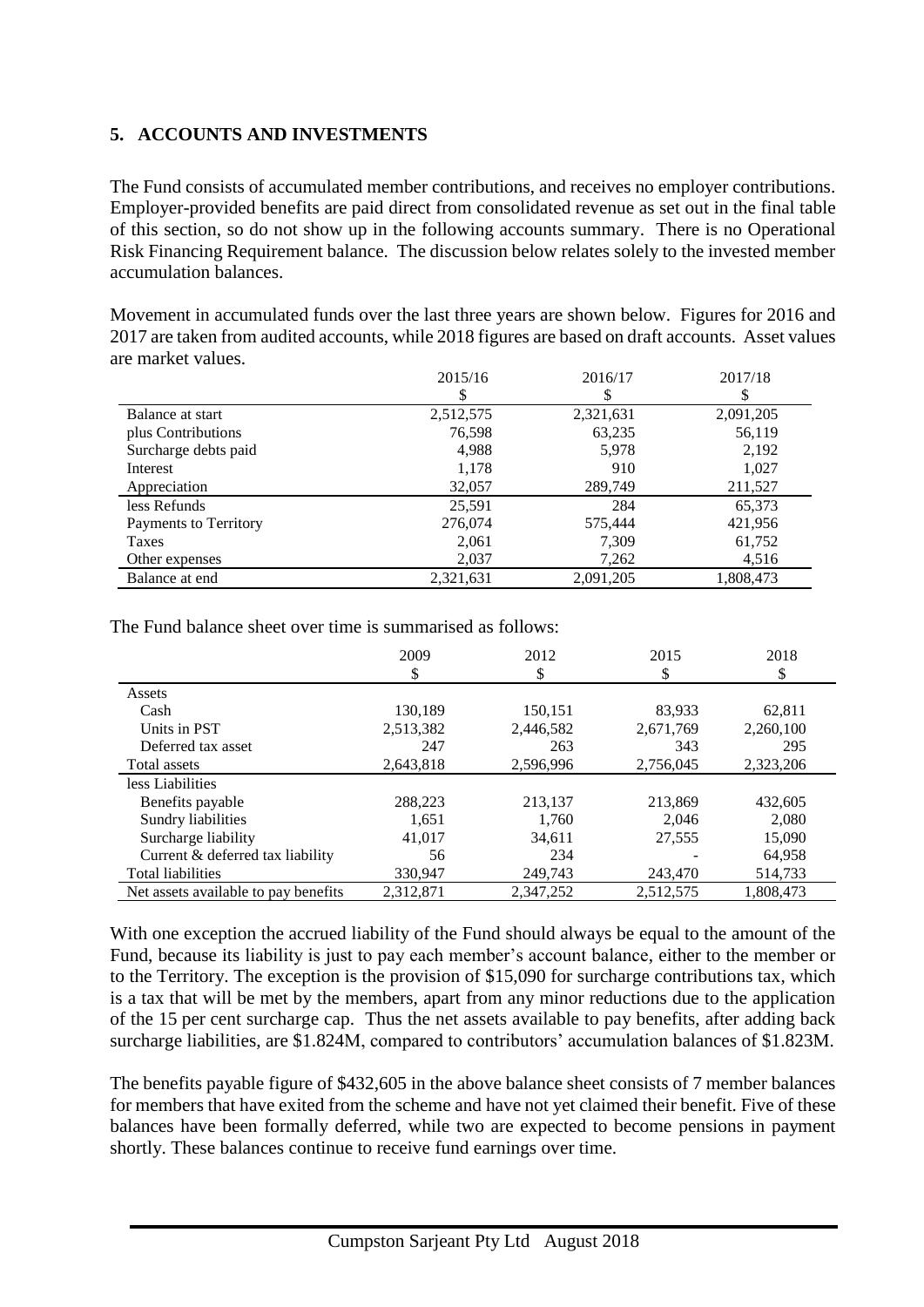The bulk of assets in the fund are invested in the JANA Moderate Trust. The investment return from the JANA Moderate Trust is a gross-of-tax return suitable for superannuation assets in the growth phase such as these, and appears to be appropriate. Previously the investment was in a different tax-paid product, but now NT Superannuation Office makes tax calculations for the fund and pays tax on the earnings of the investment.

Crediting rates for members over recent years are based on actual net investment earnings, and are shown below. The compound crediting rate over the last three years has been 6.7 per cent per annum and 6.0% pa over the last ten years.

| Year    | <b>NTPSBS</b>  | Year    | <b>NTPSBS</b>  | Year    | <b>NTPSBS</b>         |
|---------|----------------|---------|----------------|---------|-----------------------|
|         | Crediting Rate |         | Crediting Rate |         | <b>Crediting Rate</b> |
| 2000/01 | 5.0%           | 2006/07 | 13.7%          | 2012/13 | 14.7%                 |
| 2001/02 | $-3.0\%$       | 2007/08 | $-10.0\%$      | 2013/14 | 13.2%                 |
| 2002/03 | $-2.2\%$       | 2008/09 | $-11.2%$       | 2014/15 | 10.1%                 |
| 2003/04 | 13.9%          | 2009/10 | 10.6%          | 2015/16 | 1.3%                  |
| 2004/05 | 13.4%          | 2010/11 | 9.5%           | 2016/17 | 10.9%                 |
| 2005/06 | 14.0%          | 2011/12 | $-3.9\%$       | 2017/18 | 8.0%                  |

As all contributing members will most likely receive a pension benefit (or commutation thereof) the investment strategy and performance within the Fund is of little consequence to contributing members. It is only for the (now unlikely) circumstance of a member claiming a refund benefit without preserving (either through voluntary resignation or ill-health retirement) that the member accumulation becomes significant in determining the member's benefit entitlement in the scheme.

It is most likely that all remaining assets in the scheme will at some stage be transferred to the Territory in return for pension benefits (or commutations thereof) over time. Therefore the investment strategy, while not relevant to members, is relevant to the Territory. The investment strategy can be set with the view that the assets, while not currently owned by the Territory, will be used to offset Territory pension liabilities in future.

#### **Territory payments**

Territory payments in respect of the scheme have risen steadily over the last decade as shown below. Commutations are lumpy but relatively small, as are payments to the Territory when members claim a pension. Both of these components will decrease in the medium term, while pension payments will increase.

|         | Pension<br>payments | Commutation<br>payments | Less payments<br>to Territory | Net Territory<br>payments |
|---------|---------------------|-------------------------|-------------------------------|---------------------------|
| 2003/04 | 714,316             | 88,150                  | 244,642                       | 557,824                   |
| 2004/05 | 788,528             | 352,474                 | 281,737                       | 859,265                   |
| 2005/06 | 935,070             | 90,820                  | 392,456                       | 633,434                   |
| 2006/07 | 1,090,558           | 481,329                 | 445,206                       | 1,126,681                 |
| 2007/08 | 1,219,404           | 141,353                 | 255,684                       | 1,105,073                 |
| 2008/09 | 1,354,824           | $\theta$                | 227,433                       | 1,127,391                 |
| 2009/10 | 1,487,481           | $\theta$                | 198,945                       | 1,288,536                 |
| 2010/11 | 1,573,317           | 119,772                 | 158,744                       | 1,534,345                 |
| 2011/12 | 1,709,293           | 250,209                 | 286,916                       | 1,672,586                 |
| 2012/13 | 1,840,160           | $\Omega$                | 221,480                       | 1,618,680                 |
| 2013/14 | 1,931,131           | 165,321                 | 168,040                       | 1,928,412                 |
| 2014/15 | 2,087,449           | 178,287                 | 672,626                       | 1,593,110                 |
| 2015/16 | 2,278,682           | 75,275                  | 249,522                       | 2,104,435                 |
| 2016/17 | 2,352,052           | 5,978                   | 575,444                       | 1,782,586                 |
| 2017/18 | 2,524,884           | 132,875                 | 421,956                       | 2,235,803                 |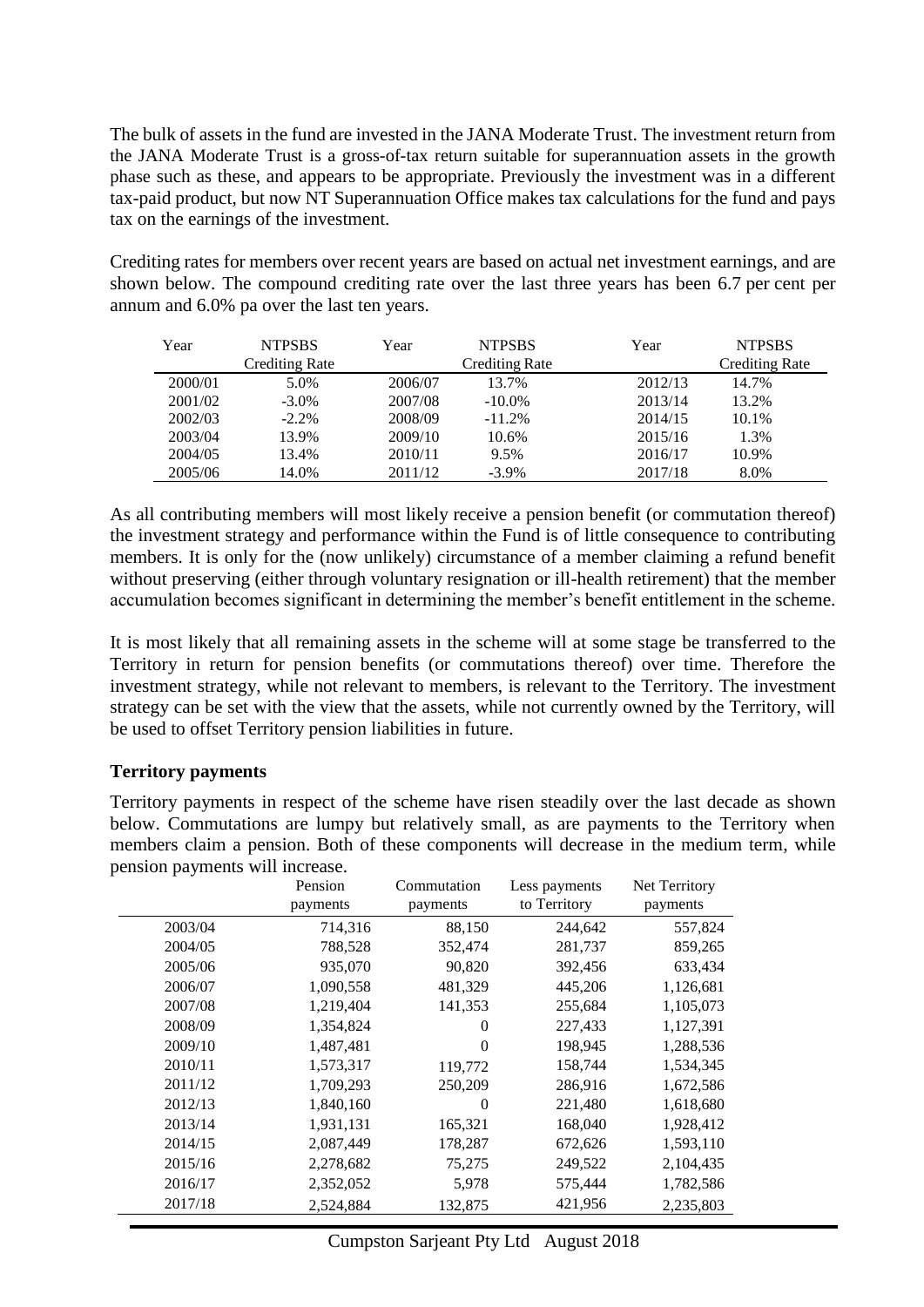# **6. FINANCIAL AND EXPERIENCE ASSUMPTIONS AND VALUATION METHOD**

#### **Financial assumptions**

At this triennial review I have assumed that future general salary increases will be 3.0% per annum in the long term, but at a higher rate of 3.5% per annum for the next three years. I have assumed CPI increases will be 2.0% per annum in the long term but with a short term lower rate of 1.5% for 2018/19. These salary escalation and CPI inflation rates are Department of Treasury & Finance's (DTF's) preferred rates; they are consistent with a range of external forecasts and lie within what I consider to be a reasonable range. The long term salary growth and CPI inflation assumptions are reduced from the rates used in 2015 (4.5% pa salary growth and 2.5% pa CPI growth), consistent with changes in the economic environment in the interim.

The particular discount rate adopted will depend on the specific question being addressed. For example, to consider funding scenarios a discount rate based on potential earnings of employer assets would be appropriate, but for annual reporting under AASB119 a discount rate based on the long term bond rate would be appropriate. In the current context there are no employer assets, and so it is appropriate to also use a risk-free discount rate for all forms of external reporting, eg if reporting was made under AASB1056. I have adopted a discount rate of 2.6% pa for results in this valuation report, consistent with currently prevailing yields on long term Commonwealth government bonds. However, this rate is near historical lows and may not be a sensible indication of future liabilities depending on the context. Thus I have presented a second scenario in this report with a discount rate of 4.0% pa, consistent with DTF's view (and within what I think is a reasonable range) about the likely long term yield on Government bonds. DTF's preferred discount rate has reduced from 5.0% pa at 2015 to 4.0% pa at 2018.

I have assumed that investment earnings on member balances will be at the same rate as the discount rate, consistent with the requirements of AASB119.

Promotional salary increases remain a significant part of experience. Promotional increases do not tend to vary by age amongst the remaining scheme workforce (all are now long-serving) and so a promotional scale that varies little by age is appropriate. The experience in recent years suggests promotional increases averaged a little over 1% per annum across the remaining workforce. I have retained the promotional salary scale from the previous valuation, of 1% pa below age 60. Because most pension benefits are assumed to be based on member accumulations rather than final salary the valuation result is not very sensitive to changes in the promotional salary scale.

#### **Contributor demographic experience and assumptions**

|                    | 2009-12 |          | $2012 - 15$ |          | 2015-18 |          |
|--------------------|---------|----------|-------------|----------|---------|----------|
|                    | Actual  | Expected | Actual      | Expected | Actual  | Expected |
| Death & Invalidity |         | 2.7      |             |          |         | 1.4      |
| Resignation        |         | 5.0      |             |          |         | 0.6      |
| Retirement         |         | 12.3     |             | 25.0     | 20      | 20.7     |

The following table summarises the actual and expected movements of contributors during recent years.

Death and invalidity experience was better than expected, but based on a small sample size. The contributor death and ill-health retirement assumptions from the previous valuation have been retained.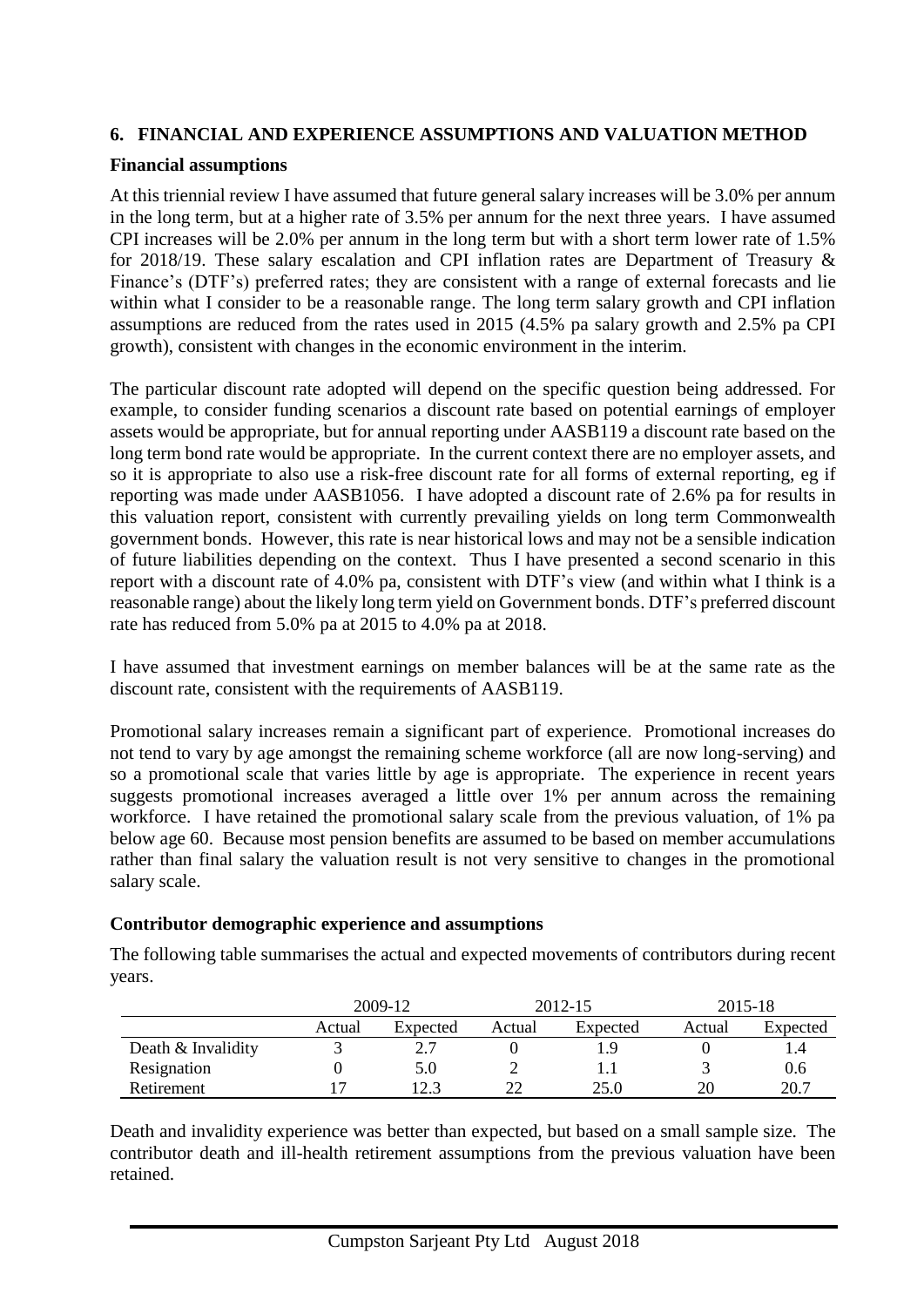The contributor resignation experience was slightly higher than expected, but based on very few resignations. I have retained the resignation rates from the previous assessment. I note that the financial importance of this assumption is not great, as all resignations now are assumed to take the available preserved benefit.

Perhaps the most notable aspect of contributor demographic experience in the last three years is that members consistently retired at around 55, rather than remaining in the workforce beyond that age. Of 18 contributors aged over 52 in 2015 all apart from one retired at or before age 55 in the last three years; there are currently only 4 contributors over age 55 in the scheme. I expect this early retirement feature to remain, and so have also maintained the high retirement rates at ages 54-56 adopted at the previous valuation, with all members assumed to retire at the later of current age or age 60.

Commutation of pensions has a substantial impact on both the liabilities and the cash flows, because the value of the lump sum is only about 50 per cent of the value of the pension foregone and the cash impact of a single commuted lump sum is high compared to annual pension payments. Over the last nine review periods the percentages commuting have been 17, 22, 30, 38, 22, 13, 16, 14, 8 and 6 per cent respectively, although the total number of exits in recent years has been quite small. The assumption from the 2015 triennial review was that 15% of pensions would be commuted. I have retained that assumption at 15% at the 2018 triennial review.

#### **Pensioner experience and assumptions**

There were seven member pensioner deaths and one reversionary pensioner death in the last three years, compared to about 9.8 expected during the three years. The number of pensioners is very small, and there is insufficient data on which to make any judgement about mortality of pensioners. I have continued to base mortality assumptions on the most recent Australian population mortality tables. I have used 90 per cent of the Australian Government Actuary's Australian Life Tables 2010-12 as the pensioner mortality rates (with a base year of 2015). The 90 per cent ratio allows for the selection effect of being able to choose a commutation if in poor health, and for mortality improvement between 2011 and 2015. I have incorporated allowance for mortality improvements after 2015 for pensioners at the 125-year rates of improvement set out in the Australian Life Tables 2010-12. These mortality and improvement rates are unchanged from the 2015 review.

Of seven pensioner deaths, five resulted in a reversionary pension. I have assumed that 90 per cent of pensioners are married for ages up to 60. Lower rates apply after that, to recognise the fact that many spouses will predecease the member.

I have assumed that male pensioners are about three years older than their spouses up to age 60, with the age difference increasing with increasing age.

Details of assumptions are shown in the Appendix to this report.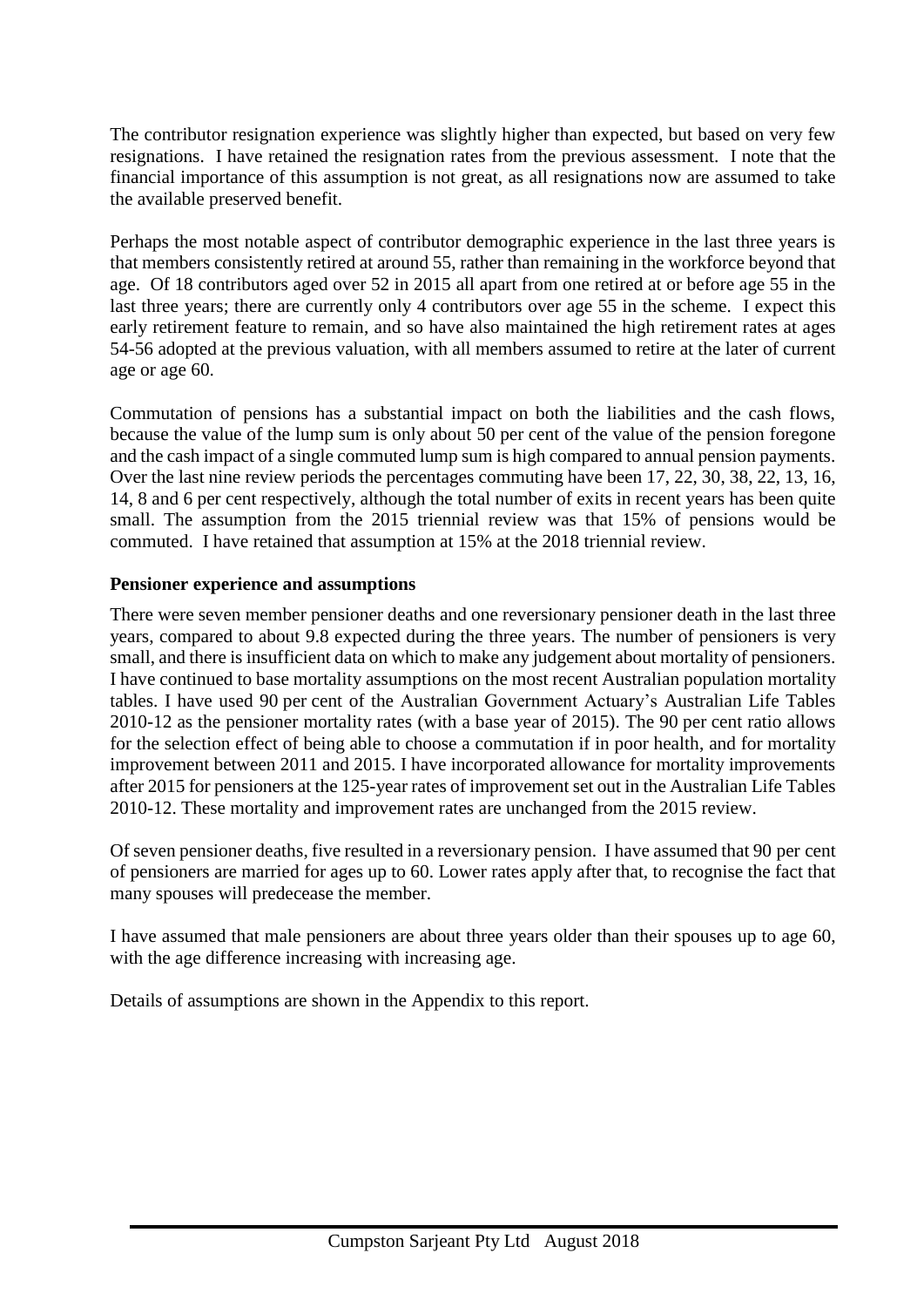# **Valuation method**

Each contributor's expected future benefits (including reversionary benefits) are projected using the assumed decrement rates and rates of salary increase. These future payments have then been discounted to the valuation date using the assumed discount rate.

The portion of each contributor's benefit regarded as accrued is the ratio of scheme service to 30 June 2018 to total scheme service at the time of benefit emergence. This apportionment method is consistent with the requirements of paragraph 67 of AASB119 and is the proportionate method of Professional Standard 402.

Current pensioners' and deferred members' expected future benefits (and reversionary benefits) are projected in the same way as for current members, using assumed mortality rates, proportions married and future salary increases. The whole liability for each pensioner and deferred member is an accrued liability.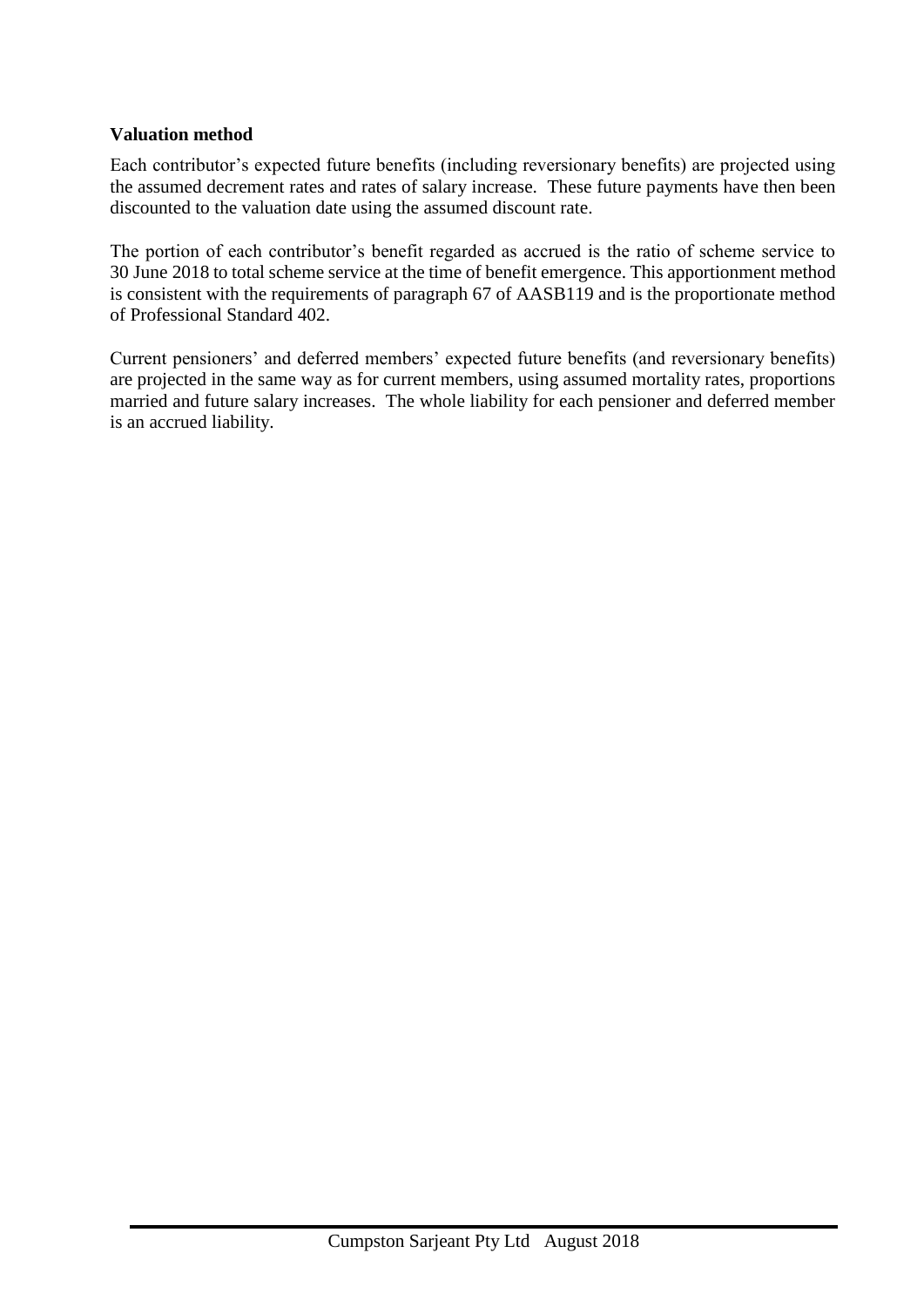# **7. TERRITORY LIABILITIES**

|                               |                 | 2015        | 2018        | 2018          |
|-------------------------------|-----------------|-------------|-------------|---------------|
|                               | Membership      | 3% discount | 4% discount | 2.6% discount |
|                               | at 2018         | \$ million  | \$ million  | \$ million    |
| Contributors accrued benefits |                 |             |             |               |
| member-financed               | 30 contributors | 2.541       | 1.824       | 1.824         |
| Territory-financed            |                 | 17.470      | 8.633       | 11.284        |
| <b>Pensioners</b>             | 196 pensioners  | 49.640      | 46.040      | 54.978        |
| Deferred pensioners           | 7 deferred/pend | 1.289       | 2.864       | 3.842         |
| Total accrued liability       |                 | 70.940      | 59.361      | 71.928        |
| member-financed               |                 | 2.541       | 1.824       | 1.824         |
| Territory-financed            |                 | 68.399      | 57.537      | 70.105        |

The present values of Territory liabilities, calculated on the basis described, are set out below.

The sum of member balances for deferred and pending pensioners is shown as a creditor liability in the scheme balance sheet, and so I have removed the member component of liability for these seven members (a total of \$0.432M) from the deferred pension superannuation liabilities at 2018 shown above, to ensure that this amount is not double counted.

In addition to the accrued employer liability of \$70.1 million, a further \$1.0 million of employer liability is expected to accrue in future in respect of current contributors. The expected present value of future salaries is \$14.6 million, and so this future accruing employer liability could be funded with a contribution of 6.8% of future salaries.

Scheme vested benefits total \$73.6M using a 2.6% discount rate, including member-financed balances for contributors of \$1.8M. Employer-financed vested benefits are \$71.8M, slightly higher than accrued liability of \$70.1M. Now that all contributory members have a vested pension entitlement, the vested benefit will tend to be higher than the accrued benefit for contributors because:

- For those under age 55, the benefit immediately after age 55 is generally smaller than the benefit immediately before age 55 (this is the general incentive to take the 54/11 benefit);
- The benefit for those that stay in service beyond age 55 drops each year until age 60 (this is part of the NTPSBS benefit design).

I consider it unlikely that the vested benefits for all of these members will be immediately claimed, and in any case the funding arrangement and nature of the employer sponsor mean that even if this did occur any liquidity or funding problem is unlikely. I am satisfied that it is not necessary to increase the accrued liability towards the vested benefit to cater for this feature.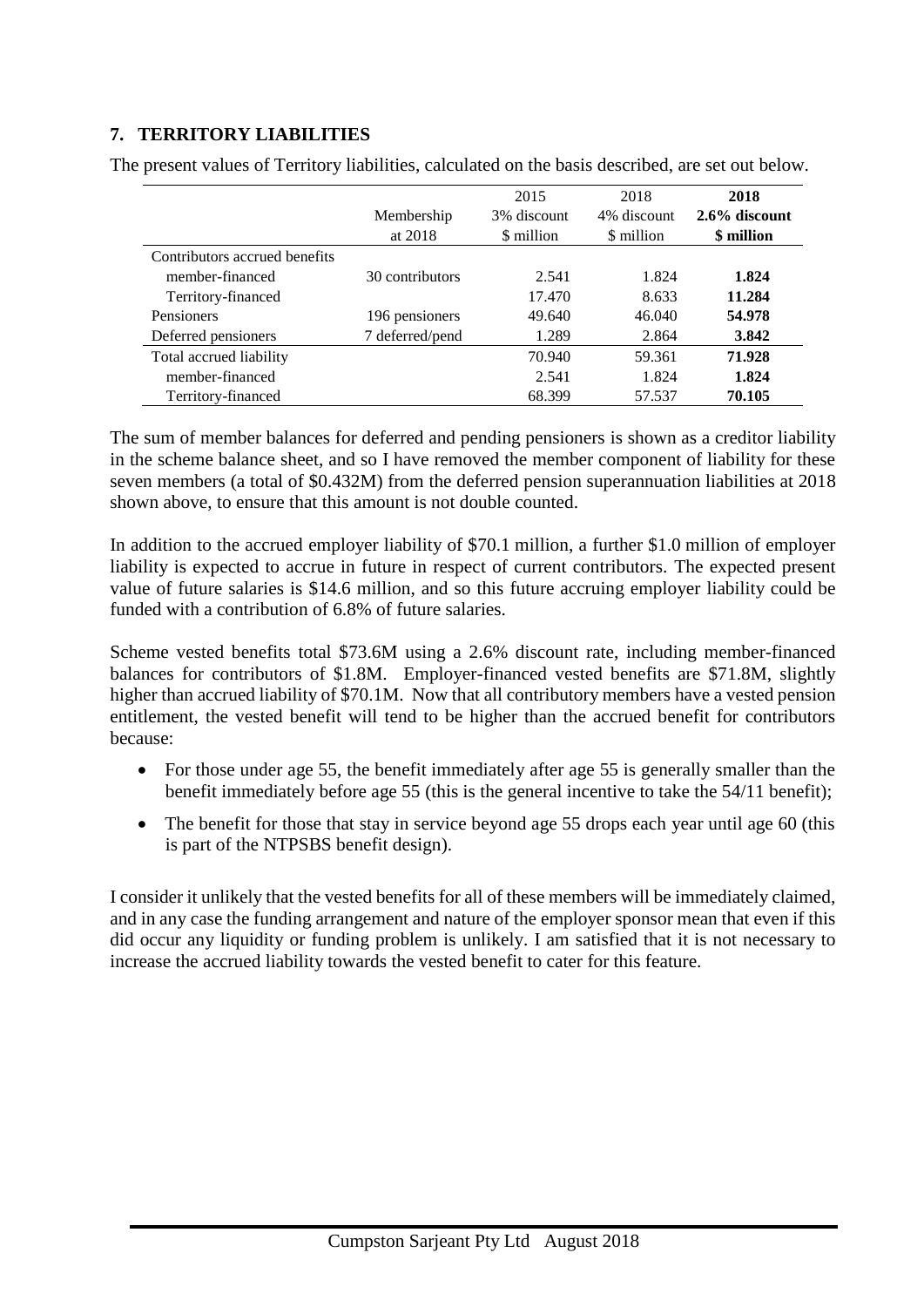# **Changes since 2015**

The accrued liability has increased from \$68.4M at 30 June 2015 to \$70.1M now, an increase of \$1.7M. The projected liability at 2018, determined at the 2015 valuation, was about \$69.6 million in current dollars. The additional \$0.5M of liability at 2018 is explained as follows:

- Lower commutations of pension than expected increased 2018 liability by about  $+$ \$0.8M;
- Higher investment earnings than assumed increased liability by about +\$1.9M;
- CPI growth on pensions was lower than expected, reducing liability by about -\$1.3M;
- Other elements of experience, including salary growth, pensioner deaths and the rate of exit around age 55 were largely in line with expectations;
- The change in discount rate and assumed investment return on member balances from 3.0% to 2.6% pa increased the employer liability by +\$4.4M.
- The change in salary growth assumptions decreased liability by less than -\$0.1M.
- The reduction in CPI growth from 2.5% pa to 2.0% pa decreased liability by -\$5.3M.

# **Sensitivity Analysis**

The assumptions made in valuing the liability can dramatically impact the estimated liability. The following scenarios demonstrate the sensitivity of the liability to changes in various elements of the valuation basis. This sensitivity analysis is intended to show foreseeable outcomes, but is not intended to demonstrate the limits to variability in the liability.

| <b>Sensitivity Analysis</b>  |                                 | Liability | Impact   |
|------------------------------|---------------------------------|-----------|----------|
|                              |                                 | \$M       | \$M      |
| Base case (2.6% discount)    |                                 | 70.1      |          |
| Higher salary growth         | $+1\%$ pa for all years         | 70.2      | $+0.2\%$ |
| Lower salary growth          | -1% pa for all years            | 70.0      | $-0.2\%$ |
| Higher CPI growth            | $+1\%$ to 3.0% pa               | 81.2      | $+15.9%$ |
| Lower CPI growth             | $-1\%$ to 1.0% pa               | 61.0      | $-13.0%$ |
| Higher discount/earning rate | $+1\%$ to 3.6% pa               | 60.7      | $-13.3%$ |
| Lower discount/earning rate  | $-1\%$ to 1.6% pa               | 81.9      | $+16.8%$ |
| Higher commutation rate      | $+15\%$ to 30% commutation      | 68.6      | $-2.1\%$ |
| Lower commutation rate       | -15% to 0% commutation          | 71.6      | $+2.1%$  |
| Higher pension mortality     | increase mortality rates by 10% | 68.4      | $-2.4\%$ |
| Lower pension mortality      | reduce mortality rates by 10%   | 72.0      | $+2.7%$  |
| Lower retirements at age 55  | reduce age-55 ret rate by 50%   | 68.2      | $-2.7\%$ |

The most important determinants of liability are CPI growth, commutations and pensioner mortality (which impact actual pension cash flows) and the discount rate (which impacts the present value mechanism used to value scheme liabilities).

The sensitivity analysis shows that most parts of contributor experience will have very little impact on liability. Changes in earning rates on accumulations, salary growth rates and resignation rates make only slight differences to liability. The proportion of people assumed to retire around age 55 makes a moderate difference, as the pre-55 benefit is larger than the post-55 benefit.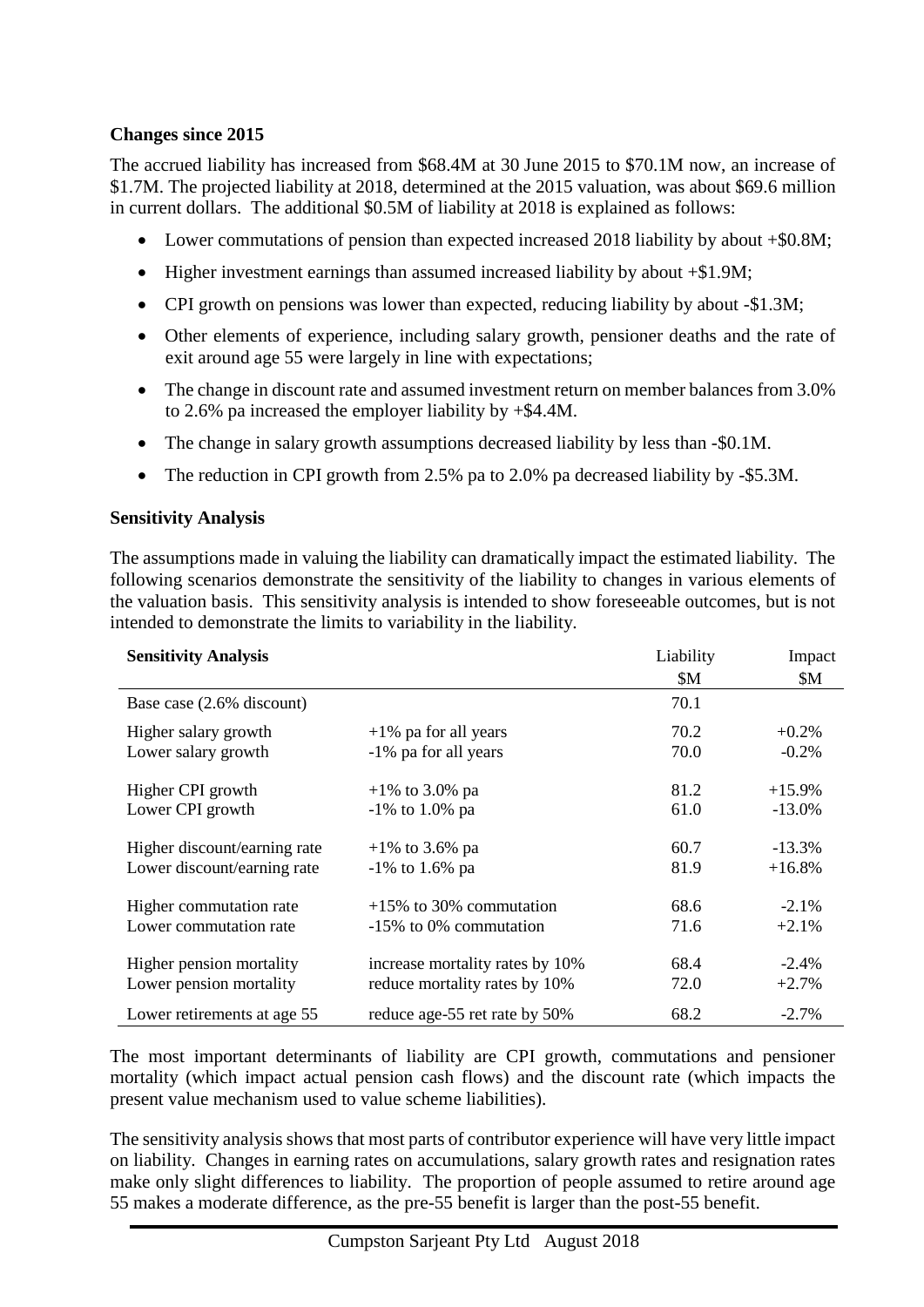# **8. PROJECTIONS OF TERRITORY EMERGING COSTS AND ACCRUED LIABILITIES**

Projections of Territory future emerging costs and accrued liabilities are set out below, together with comparisons with estimates made at 30 June 2015. All figures are shown in inflated values of the projection year. 2018 liability figures on two different discount rates are shown.

Accrued employer liabilities are expected to decline slowly in real terms for the next few years, and will decline more quickly as current contributors exit and pensioners age. Employer emerging costs will continue to climb slightly in real terms over the next 15 years or so as the number of pensions in payment increases.

|      | 2015 valuation |           |          | Current valuation |           |  |
|------|----------------|-----------|----------|-------------------|-----------|--|
|      | Emerging       | Accrued   | Emerging | Accrued           | Accrued   |  |
|      | costs          | liability | costs    | liability         | liability |  |
|      |                | 3.0% disc |          | $2.6\%$ disc      | 4.0% disc |  |
|      | \$M            | \$M       | \$M      | \$M               | \$M       |  |
| 2018 |                | 69.592    |          | 70.105            | 57.537    |  |
| 2019 | 2.465          | 69.527    | 2.197    | 70.021            | 57.848    |  |
| 2020 | 2.567          | 69.298    | 2.430    | 69.633            | 57.889    |  |
| 2021 | 2.716          | 68.849    | 2.594    | 69.009            | 57.720    |  |
| 2022 | 2.853          | 68.186    | 2.862    | 68.041            | 57.222    |  |
| 2023 | 2.999          | 67.301    | 2.989    | 66.869            | 56.532    |  |
| 2024 | 3.138          | 66.208    | 3.106    | 65.513            | 55.664    |  |
| 2025 | 3.237          | 64.947    | 3.207    | 63.997            | 54.638    |  |
| 2026 | 3.343          | 63.518    | 3.279    | 62.351            | 53.480    |  |
| 2027 | 3.413          | 61.966    | 3.332    | 60.600            | 52.212    |  |
| 2028 | 3.466          | 60.310    | 3.366    | 58.768            | 50.855    |  |
| 2029 | 3.496          | 58.573    | 3.382    | 56.872            | 49.427    |  |
| 2030 | 3.526          | 56.960    | 3.391    | 54.916            | 47.931    |  |
|      |                |           |          |                   |           |  |
| 2035 | 3.539          | 46.900    | 3.331    | 44.451            | 39.598    |  |
| 2040 | 3.327          | 35.864    | 3.072    | 33.491            | 30.418    |  |
| 2045 | 2.875          | 24.985    | 2.617    | 23.043            | 21.321    |  |
| 2050 | 2.238          | 15.431    | 2.020    | 14.070            | 13.253    |  |
| 2055 | 1.515          | 8.113     | 1.358    | 7.296             | 6.991     |  |
| 2060 | 0.840          | 3.435     | 0.745    | 3.028             | 2.948     |  |
| 2065 | 0.355          | 1.100     | 0.308    | 0.938             | 0.928     |  |
| 2070 | 0.107          | 0.243     | 0.090    | 0.196             | 0.197     |  |

Emerging payments are similar to those projected at the previous valuation, although lower long term inflation at this valuation reduces payments in the outer projection years. The prevailing discount rate causes a change in the projected liabilities.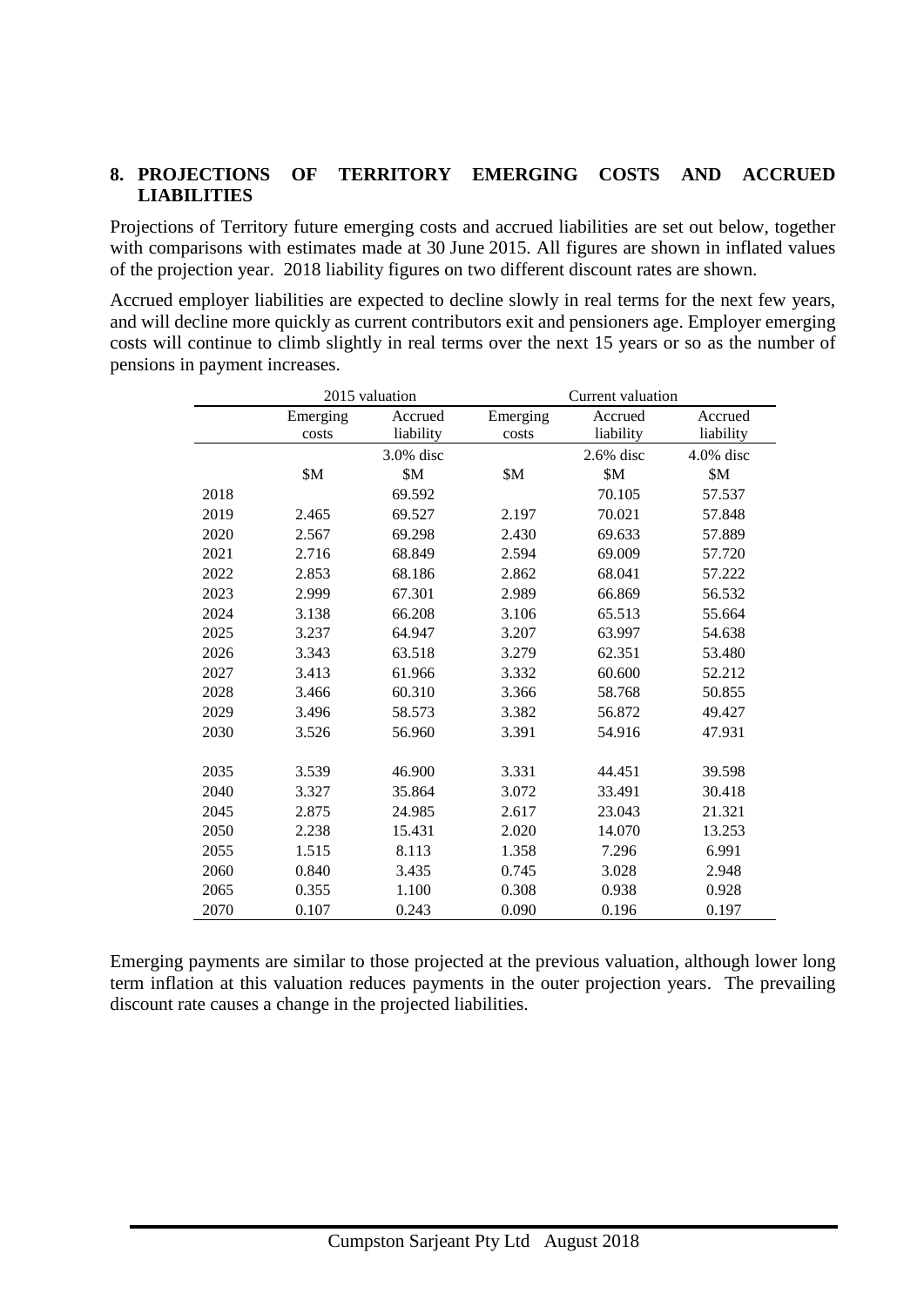# **9. CONCLUSION**

Although the scheme was closed in 1 January 1988 and contributory membership has reduced considerably the scheme's pension benefits will be paid for many years.

In accordance with Regulation 9.32 of the SIS Regulations, I state that the scheme has net assets available to pay benefits of \$1.824 million. This is the same as the accumulated member contributions, and there are no employer contributions in the Fund. This is appropriate given the funding of benefits by NT Government on a pay-as-you-go basis. I am satisfied that the pay-asyou-go funding is appropriate given the NT Government undertakes to pay benefits on an emerging cost basis.

The accrued employer liability at 30 June 2018 is \$70.105 million using a discount rate of 2.6% pa, or \$57.537 million using a discount rate of 4.0% pa. Scheme membership is now quite stable. Liabilities are now also quite stable, with salary and investment market fluctuations having less impact on liabilities over time, and pensioner mortality and CPI indexation becoming the dominant determinants of future outcomes.

John Rawsthorne FIAA 14 August 2018